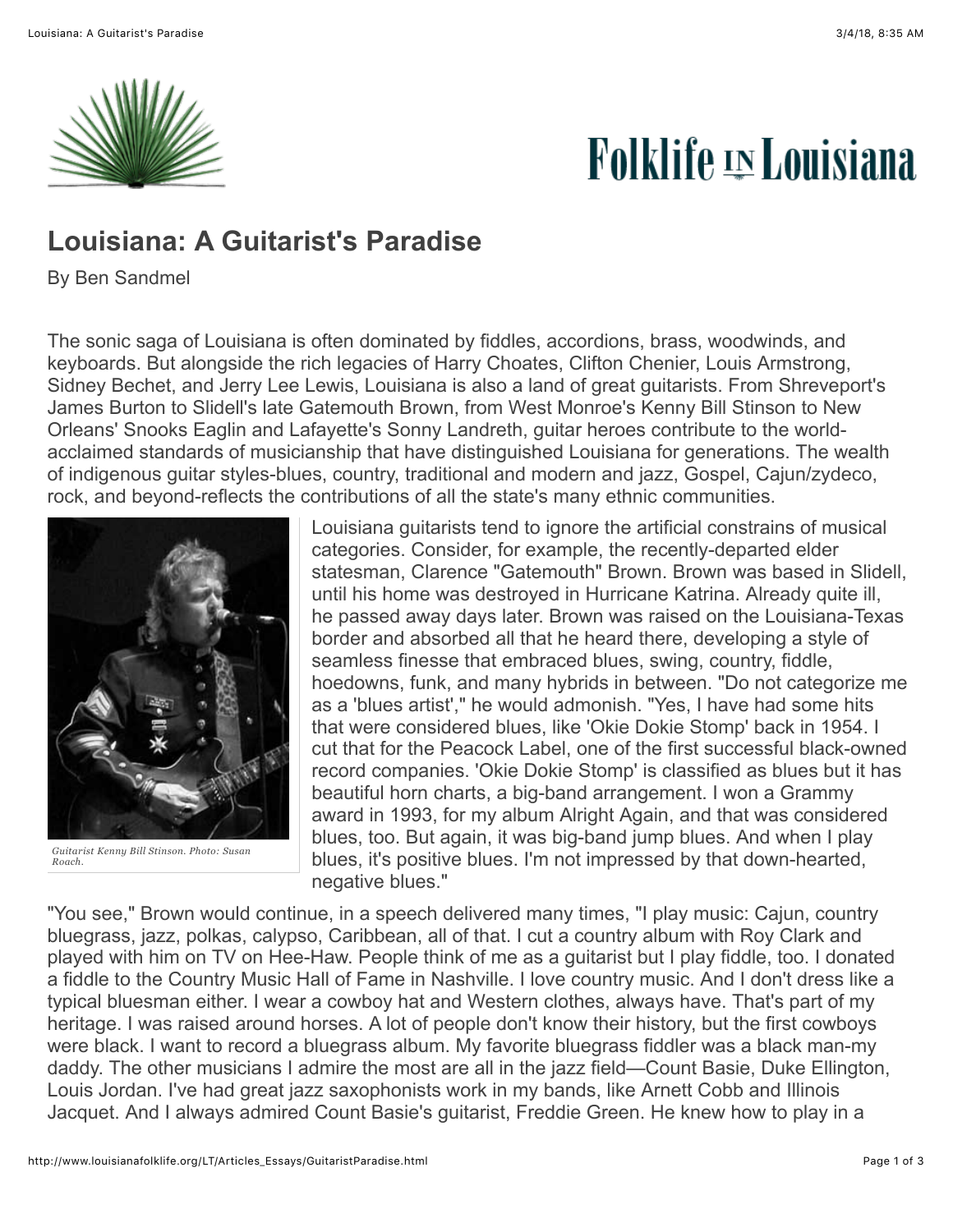horn band, and so do I. My guitar phrases are just like horn lines." The thoughts and prayers of Louisiana's folklife community go out to Brown's family.

The equally prominent James Burton has an equally eclectic resume. As a member of the Louisiana Hayride house band during the early 1950s, Burton backed up a broad cross section of country and rockabilly stylists. Taking a radically different approach, Burton also crafted the raw, bluesy signature riff that galvanized Dale Hawkins' 1957 hit "Suzie Q." Moving to California in the 1960s, Burton's trademark "chicken pickin'" sound complemented Ricky Nelson's vocal on "Hello, Mary Lou," establishing him as an in-demand session guitarist. Burton went on to record with such diverse artists as The Monkees, Buffalo Springfield, Elvis Presley, Emmylou Harris, Rodney Crowell, Jerry Lee Lewis, Gillian Welch, and literally thousands of others. He has returned home to Shreveport but remains active on the national music scene.

Kenny Bill Stinson is a generation younger than James Burton, but he approaches music with a similarly broad perspective and vast repertoire. Steeped in north Louisiana's overlapping traditions of country, blues, rockabilly, and Gospel fervor, Stinson also has an encyclopedic knowledge of the British Invasion rock that bloomed from such roots. What's more, he is an expert pianist. Stinson leads his own fine band and is a highly-sought accompanist throughout Louisiana.

Many prominent guitarists have emerged from Baton Rouge's fertile blues scene. Rural stylists such as Silas Hogan, Arthur Kelly, Tabby Thomas, Rudy Richard, and Lightnin' Slim made their collective mark in the 1950s and 1960s, alongside noted harmonica players including Slim Harpo and Lazy Lester. The dynamic Buddy Guy, best known as a Chicago artist, is a native of Point Coupee Parish who began his career in Baton Rouge before finding fame up North. The Baton Rouge blues guitar tradition continues to flourish today, thanks to artists including Larry Garner and the futuristic Chris Thomas King.

Close by—yet across the cultural border into Cajun/Creole Louisiana—the accordion and frottoirdriven sounds of Cajun musician and zydeco are also propelled by some powerful guitarists. Sonny Landreth, Sherman Robertson, and Paul "Little Buck" Senegal are all zydeco alumni of Clifton Chenier's band who now lead their own groups. D.L. Menard strums his acoustic guitar with rhythmic precision, anchoring his plaintive, primarily French vocals. Working as both a member of BeauSoleil and a solo artist, David Doucet has created a unique blend of Cajun music with the acoustic fingerpicking and flat-picking styles more typically heard in Appalachian music. The steel guitar's poignant tone also works well with Cajun music, as adapted by such first-rate players as Terry Huval, Rodney Miller, and the late Papa Cairo. Guitarist Glen Croker of the Hackberry Ramblers, once a steel player, blends steel-guitar ideas with R&B and rockabilly in an eloquent, economical style.

In New Orleans, the related genres of traditional jazz, blues, and rhythm and blues have benefited greatly from the input of guitar soloists and accompanist alike. The late Lonnie Johnson made dozens of brilliant records of his own, and recorded with the likes of Louis Armstrong, jazz fiddler Joe Venuti, and classic blues singer Victoria Spivey. Danny Barker—renowned as an author, raconteur, banjo and cultural activities, beyond his guitar skills—started out on guitar accompanying such Louisiana blues pianists as Little Brother Montgomery, and spent years on the road with Cab Calloway of "Minnie The Moocher" fame. Returning to New Orleans, Barker led his own band, the Jazz Hounds, often his featured wife, Blue Lu (of "Don't You Feel My Leg" fame) on vocals. Over time, Danny Barker became a beloved, venerated elder in the city's music community. He was instrumental in the city's late-1970s brass-band resurgence, encouraging neighborhood teens to from a then-fledgling band called The Dirty Dozen.

The late Justin Adams also bridged the gap between jazz, jump-blues, and R&B, most notably